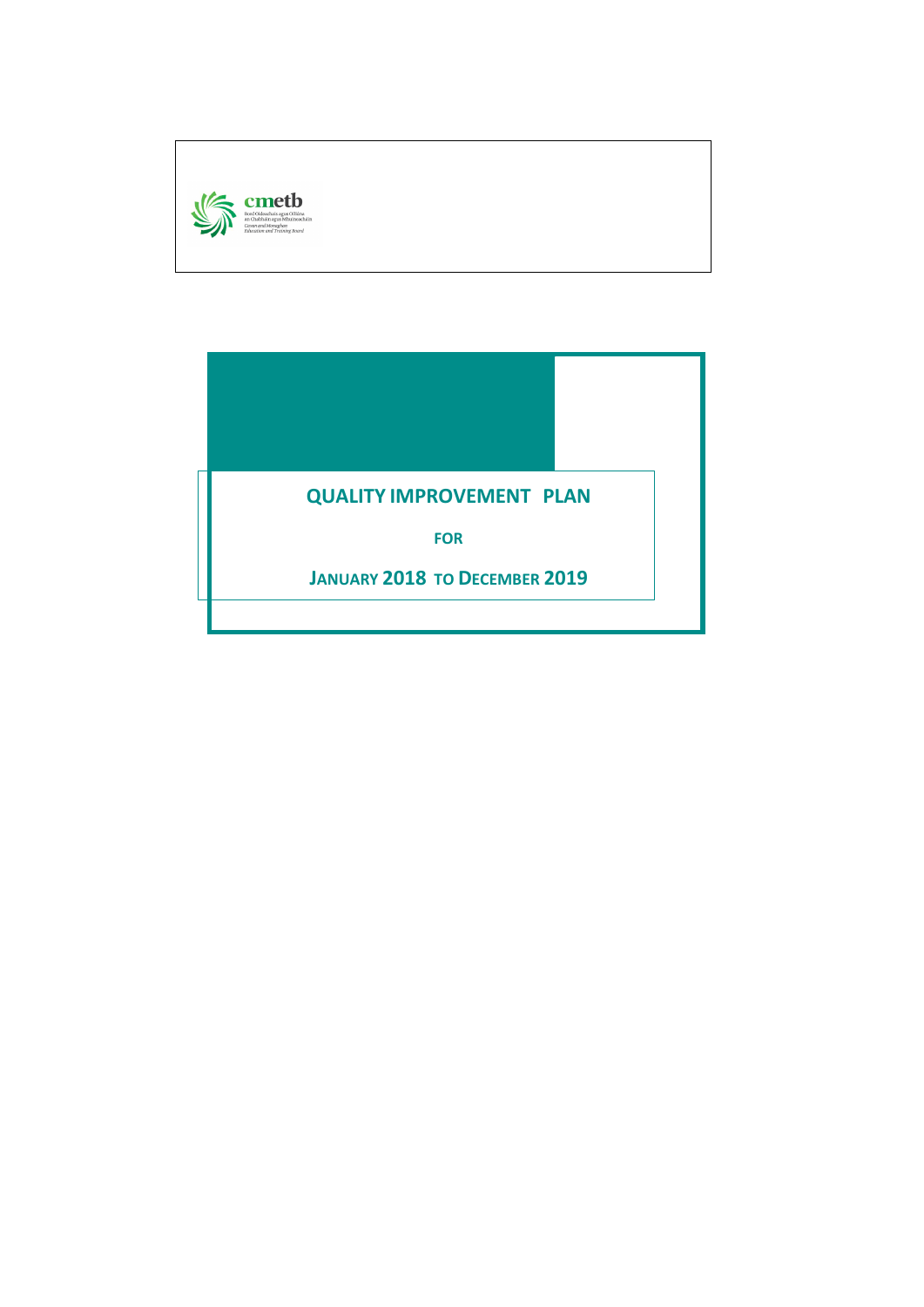

## Introduction

This Quality Assurance Improvement plan represents the outcomes and improvement activities identified for CMETB following the conduction of the Executive Self-Evaluation process. The plan is for the two year period January 2018 -December 2019.

The CMETB approach to the Quality Improvement Plan is the development of a progress monitoring system, where measureable performance indicators and key result areas, both qualitative and quantitative, are developed and monitored on an ongoing basis to manage performance against the delivery of strategic objectives. From the initial baseline assessment derived from the ESER, data will systematically be collected to ensure that outputs are in line with strategic objectives. This data will be reviewed on a quarterly basis against the five year strategic framework and the FET Strategic Plan.

This plan has been designed with due consideration of core statutory quality assurance guidelines and their requirement of enforced separation of responsibilities whilst ensuring sufficient oversight of education and training activities.

CMETB acknowledge that a successful Quality Assurance system will be "efficient, well communicated and integrated into the normal activities of the provider" (QQI Core Statutory Quality Assurance Guidelines, April 2016/QG1-V2, p2. These reference points will be considered in CMETB activity going forward.

In order to ensure we embed a quality culture with the CMETB Total Quality Management Framework, CMETB recognizes that the totality of the CMETB teaching and learning community must be working in a coherent and cohesive way towards implementing the quality agenda within a structure whereby quality is accepted as a responsibility for all to improve on.

The assignment of specific quality assurance responsibilities are based on the subsidiary principle i.e. that QA matters ought to be handled by the lowest or least centralized competent authority

Procedures will be developed and considered in line with quality assurance feedback and feed forward paths to maximise communications and transparency.

It is a recognised requirement that a balanced, holistic organization wide approach is taken to quality assurance where continuous improvement is key and where procedures are integrated into the normal activities of the ETB. These parameters will underpin the management and support the success of the QIP going forward.

## Process for Approving the Plan

The process employed for the development of the QIP was as follows:

 Following completion of the Executive Self-Evaluation Report (ESER) by the lead person responsible, a meeting was scheduled with members of the Quality Assurance, Active Inclusion and Reporting team to review the ESE, consider the recommendations and commence drafting the QIP.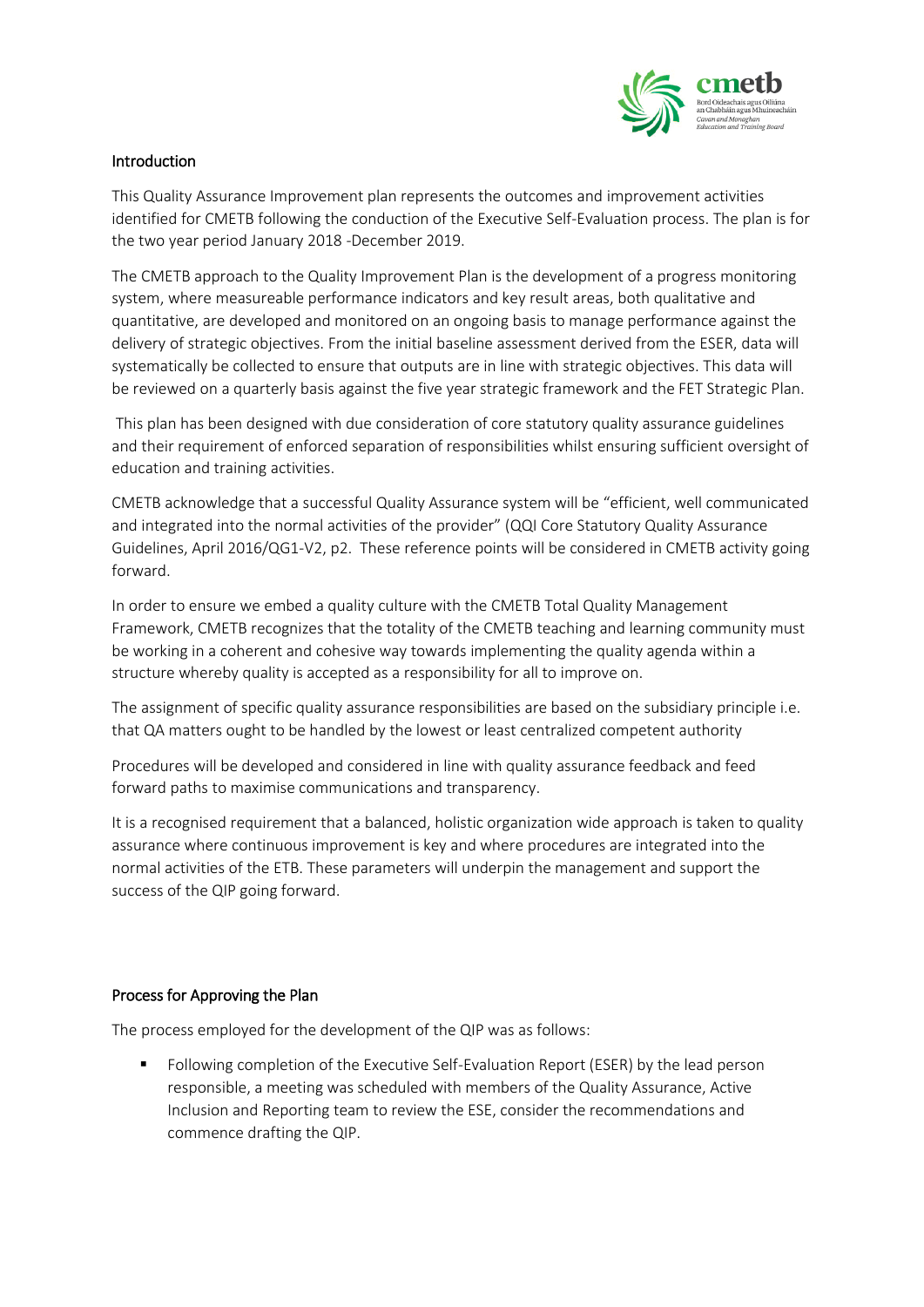

- A draft QIP was finalised by the aforementioned working group and a meeting was scheduled with the FET Director, whereby the planned outcomes and actions were reviewed and approved.
- **The final QIP is submitted through the FET Director for approval by Senior Management.**
- **IMPLEM** Implementation of the plan is monitored by means of subsequent reporting through the teams identified in the plan, to the FET Director
- **The QIP will be monitored on a quarterly basis and progress updates against the planned** outcomes and activities will be provided by the FET Director to the Senior Management Team.

The five priority areas for focus identified through this plan are:

- 1. Review and enhancement of the FET QA governance structures
- 2. Improved use of management information tools
- 3. Development of integrated policies and procedures with a view to integrating all policies and procedures under a CMETB framework.
- 4. Integrated planning and management of CMETB programme related activities
- 5. Staff and Stakeholder consultation and communication to deliver quality, relevant curriculum.

These are aligned to FET Strategic Goals and Key Performance Indicators in the following tables with timelines, measurements and responsible persons attached to each key result area.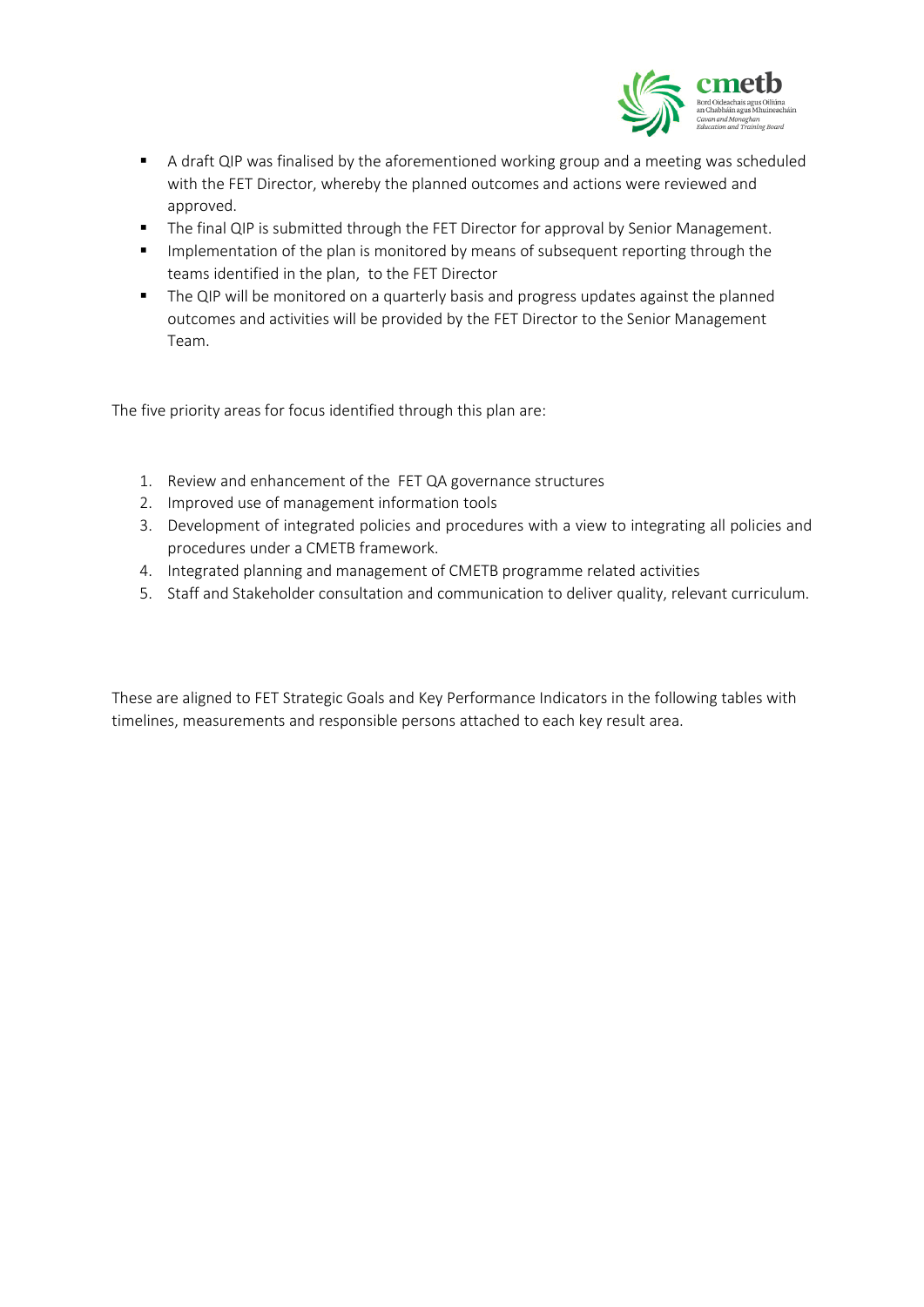

| <b>Quality Improvement</b><br><b>Objective/Desired Outcome</b> | <b>Key Result Areas as</b><br><b>identified in ESER</b> | <b>Responsible</b><br>Person(s) | <b>Timeline</b> | Measure/Benchmark [how<br>will you know it was<br>achieved] | <sup>1</sup> Status/Update |
|----------------------------------------------------------------|---------------------------------------------------------|---------------------------------|-----------------|-------------------------------------------------------------|----------------------------|
| Strategic Goal 1 - Skills for                                  |                                                         |                                 |                 |                                                             |                            |
| the Economy                                                    |                                                         |                                 |                 |                                                             |                            |
|                                                                | <b>KRA 1: Continue to monitor</b>                       | FET Director and                | Quarterly       | <b>Assessment of CMETB</b>                                  |                            |
| <b>KPI 1 - Current FET Provision</b>                           | and ensure that CMETB FET                               | <b>FET Planning</b>             |                 | activity against national and                               |                            |
| is in line with skills for the                                 | Strategy is in line with FET                            | Committee                       |                 | regional requirements on an                                 |                            |
| economy                                                        | National Strategy and                                   |                                 |                 | annual basis                                                |                            |
|                                                                | reflects the overall CMETB                              |                                 |                 |                                                             |                            |
|                                                                | Strategy                                                |                                 |                 |                                                             |                            |
|                                                                | KRA 2: Continue a process of                            | <b>CE</b>                       | Quarter 4, 2019 | The development of a new                                    |                            |
| <b>KPI 2- FET Provision reflects</b>                           | extensive internal and                                  | <b>FET Director</b>             |                 | CMETB Strategic Plan 2021-                                  |                            |
| employer based profile and                                     | external consultation with                              | Director of                     |                 | 2025 (including FET Strategy)                               |                            |
| industry standards                                             | regard to the development                               | Organisational                  |                 | which demonstrates wide                                     |                            |
|                                                                | of ongoing strategy                                     | Supports                        |                 | internal and external                                       |                            |
|                                                                |                                                         |                                 |                 | consultation underpinning                                   |                            |
|                                                                |                                                         |                                 |                 | its Strategic Goals                                         |                            |
|                                                                | <b>KRA 3: Formulate a service</b>                       | <b>FET Director</b>             | Devise plan in  | Sharing of CMETB plan                                       |                            |
|                                                                | wide plan to increase learner                           | FET Planning &                  | Quarter 2, 2018 | mapping learner and                                         |                            |
|                                                                | and employer involvement                                | Workforce                       | and implement   | employer involvement in the                                 |                            |
|                                                                | in programme development                                | Development sub                 | from Quarter 3, | development and delivery of                                 |                            |
|                                                                | and delivery                                            | group                           | 2018            | programmes.                                                 |                            |
|                                                                | <b>KRA 4: Disseminate learnings</b>                     | FET Director in                 | Reviewed        | Live, up to date group on                                   |                            |
|                                                                | and best practice from                                  | association with                | Quarterly from  | share point monitoring and                                  |                            |
|                                                                | engagement with                                         | FET Planning,                   | Quarter 2       | sharing information on                                      |                            |
|                                                                | stakeholders and                                        | Integration and Co-             |                 | interactions at service level                               |                            |
|                                                                | collaborating partners                                  | ordination                      |                 | with businesses                                             |                            |

<sup>1</sup> This could be colour coded to indicate progress. i.e**. Green** on track, **Amber** in progress or **Red** at risk/not completed.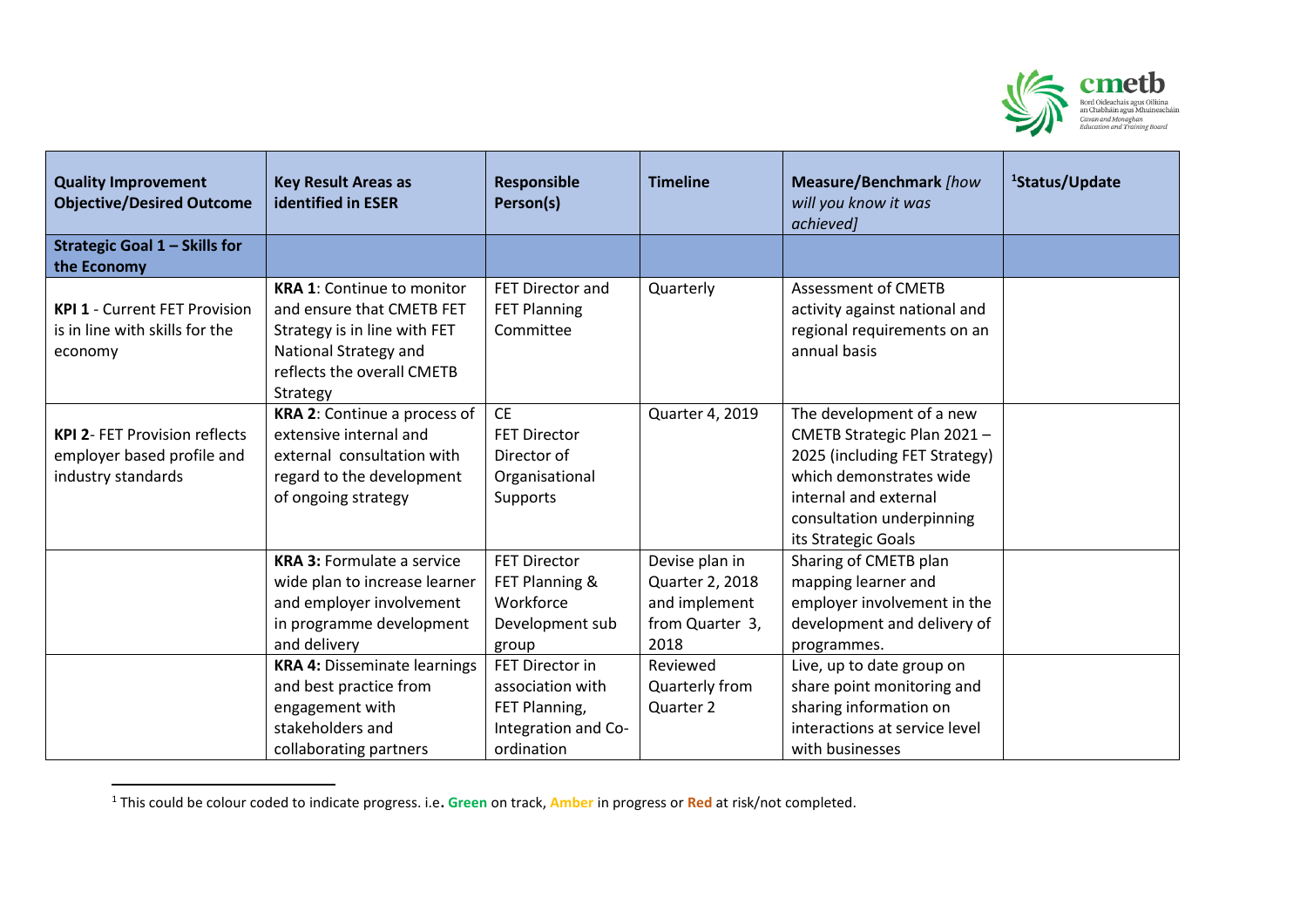

|                                    |                              | Committee;<br>Workforce |               |                            |            |
|------------------------------------|------------------------------|-------------------------|---------------|----------------------------|------------|
|                                    |                              | Development             |               |                            |            |
|                                    |                              | Committee               |               |                            |            |
|                                    | KRA 5: Review processes and  | <b>CE</b>               | December 2018 | Devise action plan for     |            |
|                                    | methods of sharing external  | <b>FET Director</b>     | and annually  | implementation and include |            |
|                                    | and internal evaluation      | <b>SMT</b>              | thereafter    | a review of suitable       |            |
|                                    | information at CMETB Level.  |                         |               | communications media.      |            |
|                                    | Devise an action plan in     |                         |               |                            |            |
|                                    | relation to the findings of  |                         |               |                            |            |
|                                    | these evaluations            |                         |               |                            |            |
|                                    | KRA 6: Development of new    | <b>CE</b>               |               | Programmes validated and   |            |
| <b>KPI 3</b> - Introduction of new | Apprenticeships for          | <b>FET Director</b>     |               | open for recruitment       |            |
| programmes and associated          | validation and associated QA | <b>Training Manager</b> |               |                            |            |
| QA procedures for the              | Procedures:                  | Director of QA          |               |                            |            |
| development of new                 | <b>OEM</b>                   | <b>CSG</b>              | 2018          |                            | <b>OEM</b> |
| apprenticeships                    | <b>HGV</b>                   |                         | 2019          |                            | <b>HGV</b> |
|                                    |                              |                         |               |                            |            |
|                                    | KRA 7: Integration of        | <b>CE</b>               | Quarterly -   | Agenda item at training    |            |
|                                    | learnings from               | <b>FET Director</b>     | Ongoing       | services meeting;          |            |
|                                    | Apprenticeship programmes    | <b>Training Manager</b> |               | Agenda item at Teaching,   |            |
|                                    | and feedback from other      | Director of QA          |               | Learning & Assessment      |            |
|                                    | work based learning into     | QA, Active              |               | meetings                   |            |
|                                    | general programme            | Inclusion and           |               | No's of new programmes     |            |
|                                    | development practices        | Reporting sub           |               | developed.                 |            |
|                                    |                              | committee               |               |                            |            |
|                                    |                              |                         |               |                            |            |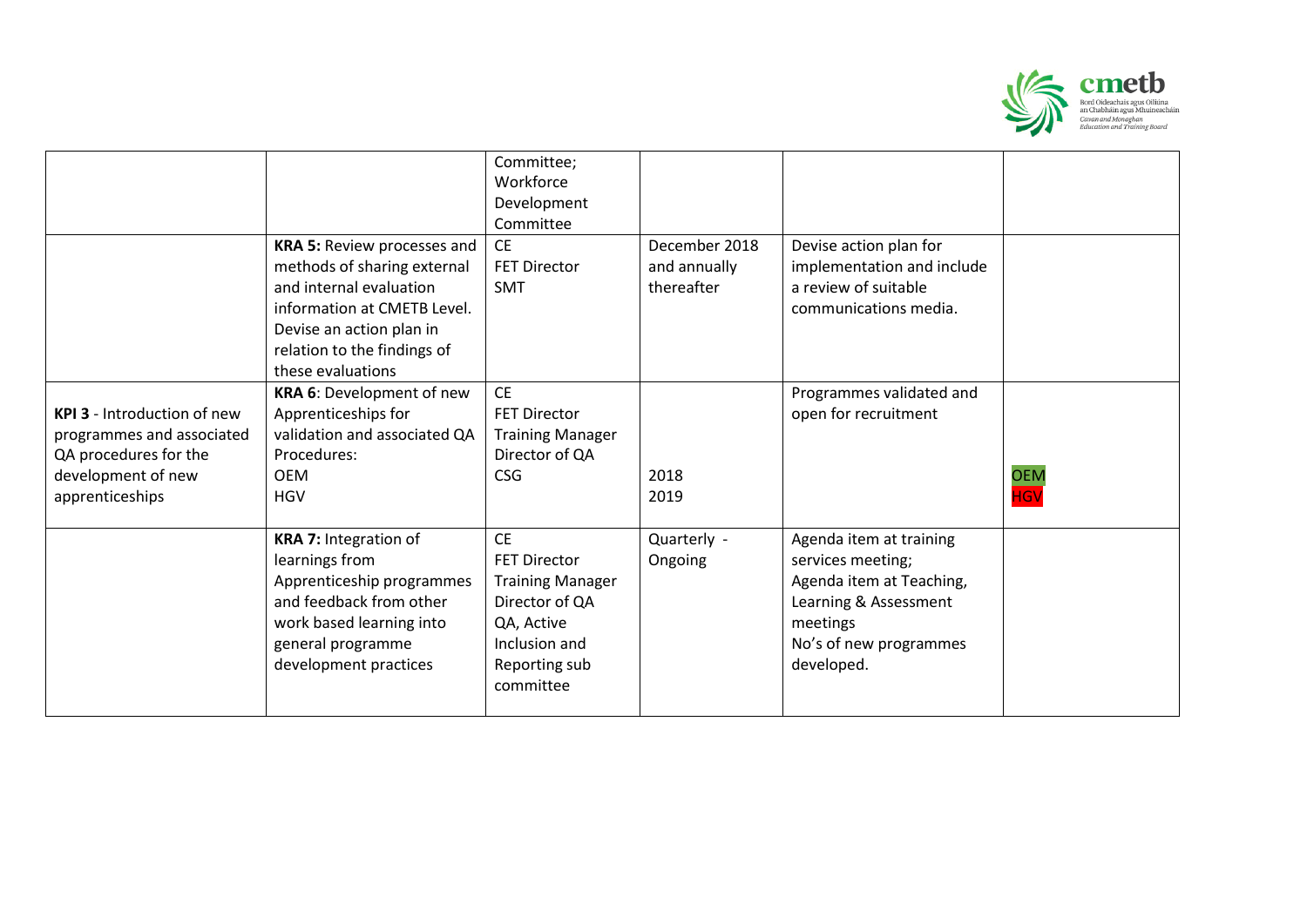

| <b>Quality Improvement</b><br><b>Objective/Desired Outcome</b>                   | <b>Key Result Areas as</b><br><b>identified in ESER</b>                                                                                  | <b>Responsible</b><br>Person(s)                                                | <b>Timeline</b>       | Measure/Benchmark [how<br>will you know it was<br>achieved]                                                                                                                | <sup>2</sup> Status/Update |
|----------------------------------------------------------------------------------|------------------------------------------------------------------------------------------------------------------------------------------|--------------------------------------------------------------------------------|-----------------------|----------------------------------------------------------------------------------------------------------------------------------------------------------------------------|----------------------------|
| <b>Strategic Goal 2 - Active</b><br>inclusion, literacy and<br>numeracy strategy |                                                                                                                                          |                                                                                |                       |                                                                                                                                                                            |                            |
| KPI $1$ – Review, develop and<br>implement a QQI approved<br>RPL system          | <b>KRA 8: Review ETBI co-</b><br>ordinated RPL strategy with<br>a view to adopting it, or a<br>localised version, across<br><b>CMETB</b> | <b>FET Director</b><br>Director of QA<br>Directors of Service<br><b>NAIREC</b> | Quarter 4, 2018       | Review, adopt and<br>implement ETBI developed<br>RPL strategy in line with<br>Goggin, O Leary and<br>Sheridan Report, Sept 2017                                            |                            |
| <b>KPI 2- Support and enable</b><br>staff through CPD                            | <b>KRA 9: Development and roll</b><br>out of CMETB CPD strategy                                                                          | <b>FET Director</b><br>FET Co-ordinator<br><b>Heads of Service</b>             | Quarter 1-<br>ongoing | Published programme of<br>CPD opportunities<br>Numbers of staff availing of<br>CPD reported on a Quarterly<br>basis to Teaching, Learning &<br><b>Assessment Committee</b> |                            |

<sup>2</sup> This could be colour coded to indicate progress. i.e**. Green** on track, **Amber** in progress or **Red** at risk/not completed.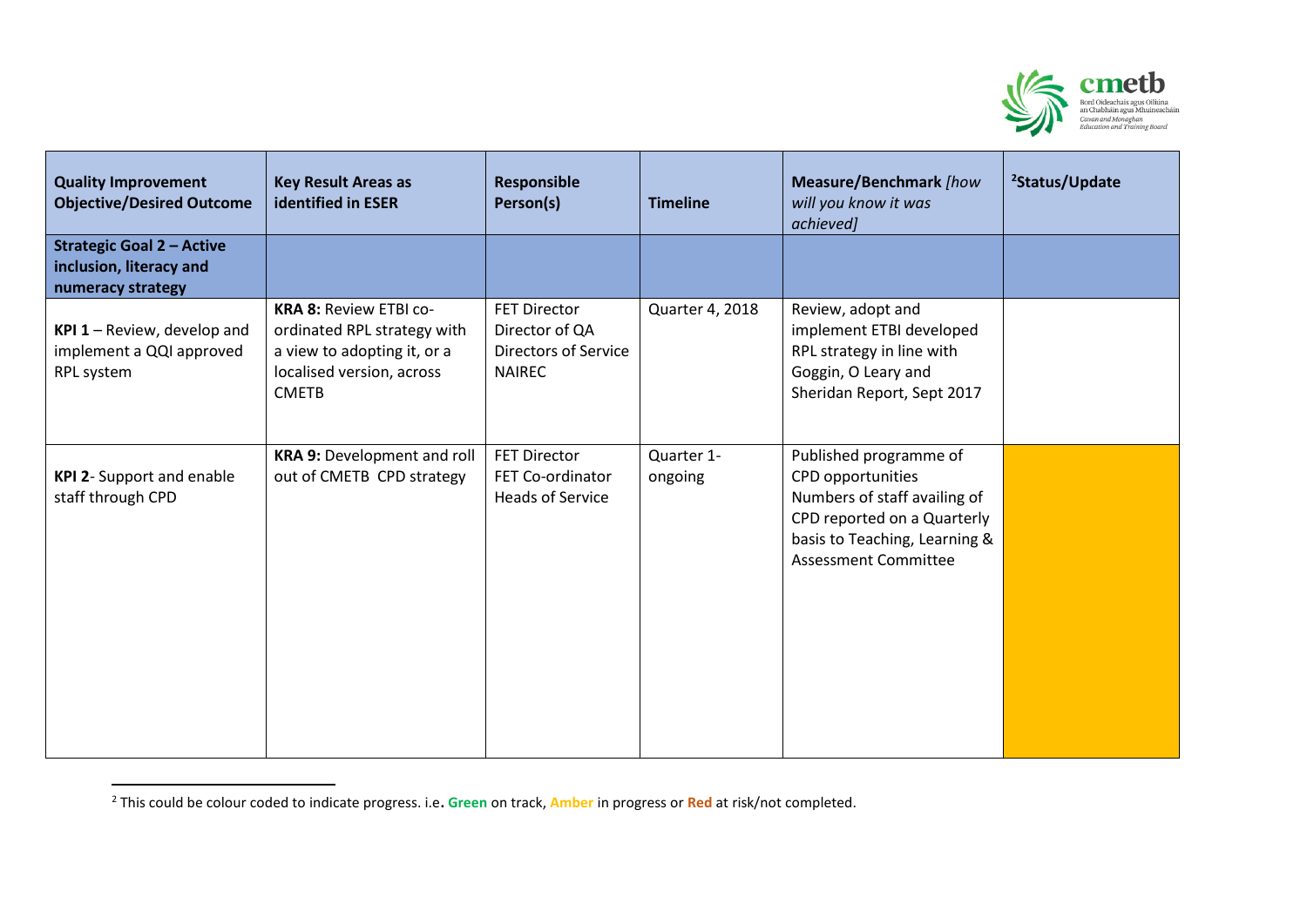

| <b>Quality Improvement</b><br><b>Objective/Desired Outcome</b>                                 | <b>Key Result Areas as</b><br><b>identified in ESER</b>                                                                                            | <b>Responsible</b><br>Person(s)                                                                                 | <b>Timeline</b>                                          | <b>Measure/Benchmark</b> [how<br>will you know it was<br>achieved]                                                                                                | <sup>3</sup> Status/Update |
|------------------------------------------------------------------------------------------------|----------------------------------------------------------------------------------------------------------------------------------------------------|-----------------------------------------------------------------------------------------------------------------|----------------------------------------------------------|-------------------------------------------------------------------------------------------------------------------------------------------------------------------|----------------------------|
| <b>Strategic Goal 3 - Quality</b><br><b>Provision</b>                                          |                                                                                                                                                    |                                                                                                                 |                                                          |                                                                                                                                                                   |                            |
| <b>KPI 1</b> - Integration of<br>existing 4 QA Agreements<br>into one overarching<br>agreement | KRA 10: Develop a process<br>for the streamlining of QA<br>agreements                                                                              | Director of FET<br>Engage outside<br>consultant<br>Director of QA                                               | Commence<br>Quarter 2, 2018                              | Integration of QA<br>Agreements into 1 CMETB<br><b>Total Quality Management</b><br>Framework                                                                      |                            |
|                                                                                                | <b>KRA 11: Commence the</b><br>integration of policies and<br>procedures on a policy by<br>policy basis across all<br>services                     | <b>FET Director</b><br><b>External Consultant</b><br>Director of QA<br><b>Heads of Services</b>                 | Commence<br>Quarter 2.<br>Complete by<br>Quarter 3, 2019 | All new policies and<br>procedures applying to the<br><b>CMETB Total Quality</b><br><b>Assurance Framework</b><br>developed and published on<br>a public website. |                            |
|                                                                                                | <b>KRA 12: Review QA</b><br>procedures and policies with<br>respect to Training Services                                                           | <b>Training Manager</b><br>QA Officer                                                                           | Commence<br>Quarter 1, 2018                              | New agreed CMETB Training<br><b>Services Quality Framework</b><br>and Plan                                                                                        |                            |
|                                                                                                | KRA 13: Ensure all non QQI<br>certification delivered in FET<br>Centres is mapped into<br><b>CMETB Total Quality</b><br><b>Assurance Framework</b> | <b>Heads of Centre</b><br>QA Officer<br>Director of QA<br>QA, Active<br>Inclusion and<br>Reporting<br>Committee | Commence<br>Quarter 2, 2018                              | Identify all non QQI Quality<br>Agreements<br>Review and agree an<br>integration plan                                                                             |                            |

<sup>3</sup> This could be colour coded to indicate progress. i.e**. Green** on track, **Amber** in progress or **Red** at risk/not completed.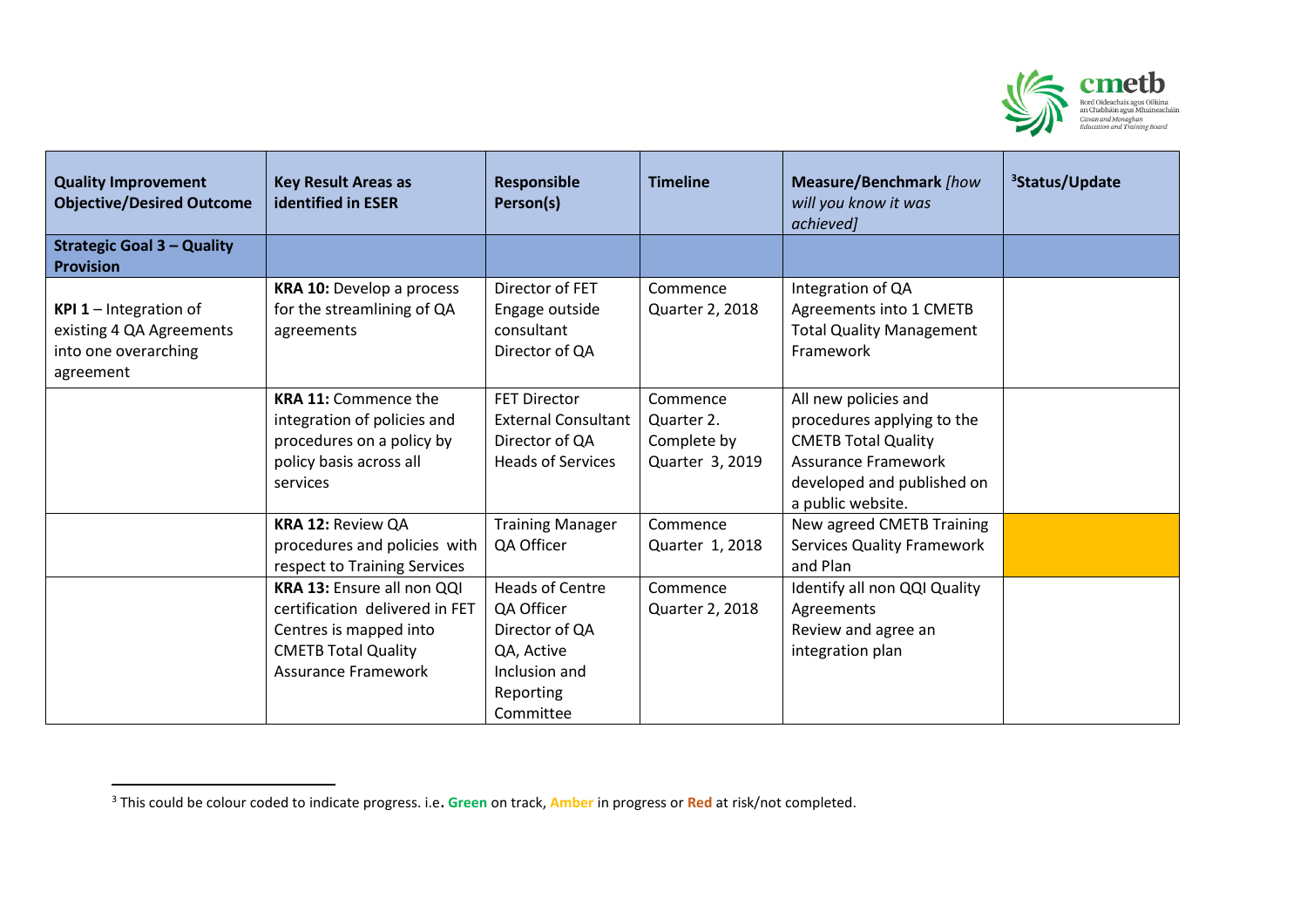

| <b>Quality Improvement</b><br><b>Objective/Desired Outcome</b>                                | <b>Key Result Areas as</b><br><b>identified in ESER</b>                                                                                                                        | <b>Responsible</b><br>Person(s)                                                                 | <b>Timeline</b> | <b>Measure/Benchmark</b> [how<br>will you know it was<br>achieved]                                             | <sup>4</sup> Status/Update |
|-----------------------------------------------------------------------------------------------|--------------------------------------------------------------------------------------------------------------------------------------------------------------------------------|-------------------------------------------------------------------------------------------------|-----------------|----------------------------------------------------------------------------------------------------------------|----------------------------|
| <b>Strategic Goal 3 - Quality</b><br><b>Provision</b>                                         |                                                                                                                                                                                |                                                                                                 |                 |                                                                                                                |                            |
| KPI 2- Completion of an ESE<br>Report and the development<br>of A Quality Improvement<br>Plan | KRA 14: Draw out QA<br>specific risks in order to<br>ensure they are considered<br>and integrated into the<br><b>CMETB agreed Quality</b><br>Improvement Plan as it<br>evolves | <b>FET Director</b><br><b>Heads of Services</b><br>Director of QA                               | Quarter 2, 2018 | Identification of QA related<br>risks and their inclusion on<br><b>CMETB FET risk register</b>                 |                            |
|                                                                                               | <b>KRA 15: Development and</b><br>implementation of a TEL<br><b>Strategy to support Quality</b><br>Delivery                                                                    | FET Co-ordinator<br><b>Heads of Services</b><br>Teaching, Learning<br>& Assessment<br>Committee | Quarter 4, 2018 | <b>CMETB TEL Strategy</b><br>published<br>Implementation plan devised<br>and monitored quarterly<br>thereafter |                            |

<sup>4</sup> This could be colour coded to indicate progress. i.e**. Green** on track, **Amber** in progress or **Red** at risk/not completed.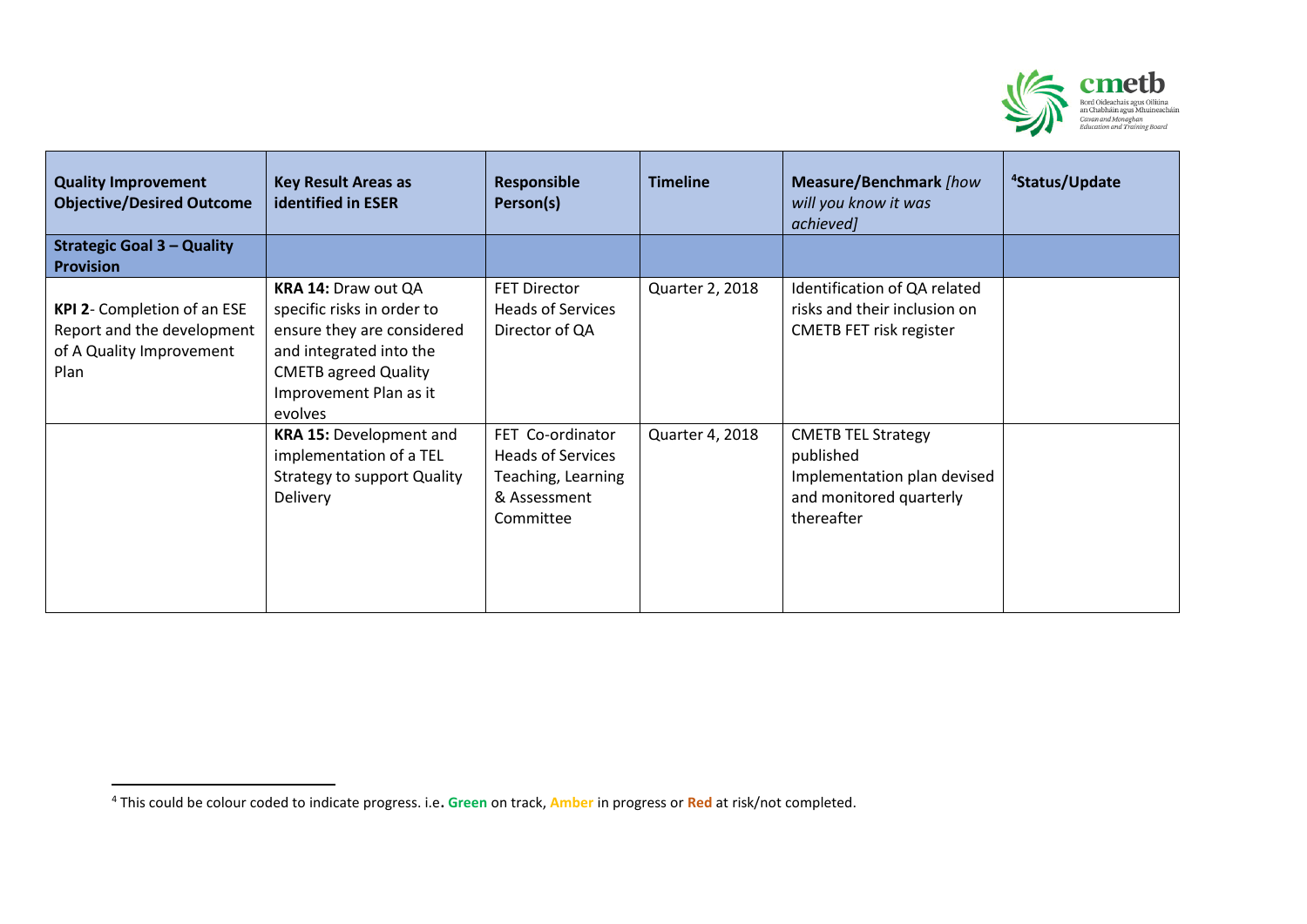

| <b>Quality Improvement</b><br><b>Objective/Desired Outcome</b>                              | <b>Key Result Areas as</b><br><b>identified in ESER</b> | <b>Responsible</b><br>Person(s) | <b>Timeline</b> | <b>Measure/Benchmark</b> [how<br>will you know it was<br>achieved] | <sup>5</sup> Status/Update |
|---------------------------------------------------------------------------------------------|---------------------------------------------------------|---------------------------------|-----------------|--------------------------------------------------------------------|----------------------------|
| <b>Strategic Goal 4 - Integrated</b><br><b>Planning, Management &amp;</b><br><b>Funding</b> |                                                         |                                 |                 |                                                                    |                            |
|                                                                                             | <b>KRA 16: Quantitative metrics</b>                     | Director of QA                  | Quarter 1, 2018 | Quantitative Metrics on all                                        |                            |
| <b>KPI 1 - Revise overall FET</b>                                                           | to be used to inform                                    | <b>Heads of Services</b>        |                 | programmes being sent to                                           |                            |
| provision and work towards                                                                  | Programme Proposal                                      | <b>External Evaluators</b>      |                 | PPC for consideration;                                             |                            |
| eliminating duplication &                                                                   | Committee decisions                                     |                                 |                 | Data shared at QA Active                                           |                            |
| overlap                                                                                     |                                                         |                                 |                 | Inclusion and Reporting sub -                                      |                            |
|                                                                                             |                                                         |                                 |                 | committee meetings                                                 |                            |
|                                                                                             | <b>KRA 17: Review of evidence</b>                       | <b>Heads of Services</b>        | Quarter 2, 2018 | Evidence of                                                        |                            |
|                                                                                             | in support of PPC to include                            | representing those              |                 | employer/student                                                   |                            |
|                                                                                             | more external subject                                   | making a proposal               |                 | engagement in                                                      |                            |
|                                                                                             | matter experts/employers                                |                                 |                 | proposals/presented at PPC                                         |                            |
|                                                                                             | endorsements                                            |                                 |                 | meetings                                                           |                            |
|                                                                                             | <b>KRA 18: Consolidation of</b>                         | QA Officer                      | Quarter 2, 2018 | <b>CMETB common RAP</b>                                            |                            |
|                                                                                             | findings from RAP meetings                              | <b>Heads of Service</b>         | and ongoing     | template to be developed                                           |                            |
|                                                                                             | for review centrally                                    |                                 |                 | and used across all services.                                      |                            |
|                                                                                             | <b>KRA 19: Continued</b>                                | QA Officer                      | Quarter 1, 2018 | Consolidated finding to be                                         |                            |
|                                                                                             | consolidation of findings                               | <b>Heads of Services</b>        |                 | shared at QA Active Inclusion                                      |                            |
|                                                                                             | from EA reports and the                                 |                                 |                 | and Reporting Committee                                            |                            |
|                                                                                             | development of a process of                             |                                 |                 | meetings on a Quarterly                                            |                            |
|                                                                                             | shared learnings                                        |                                 |                 | basis                                                              |                            |

<sup>5</sup> This could be colour coded to indicate progress. i.e**. Green** on track, **Amber** in progress or **Red** at risk/not completed.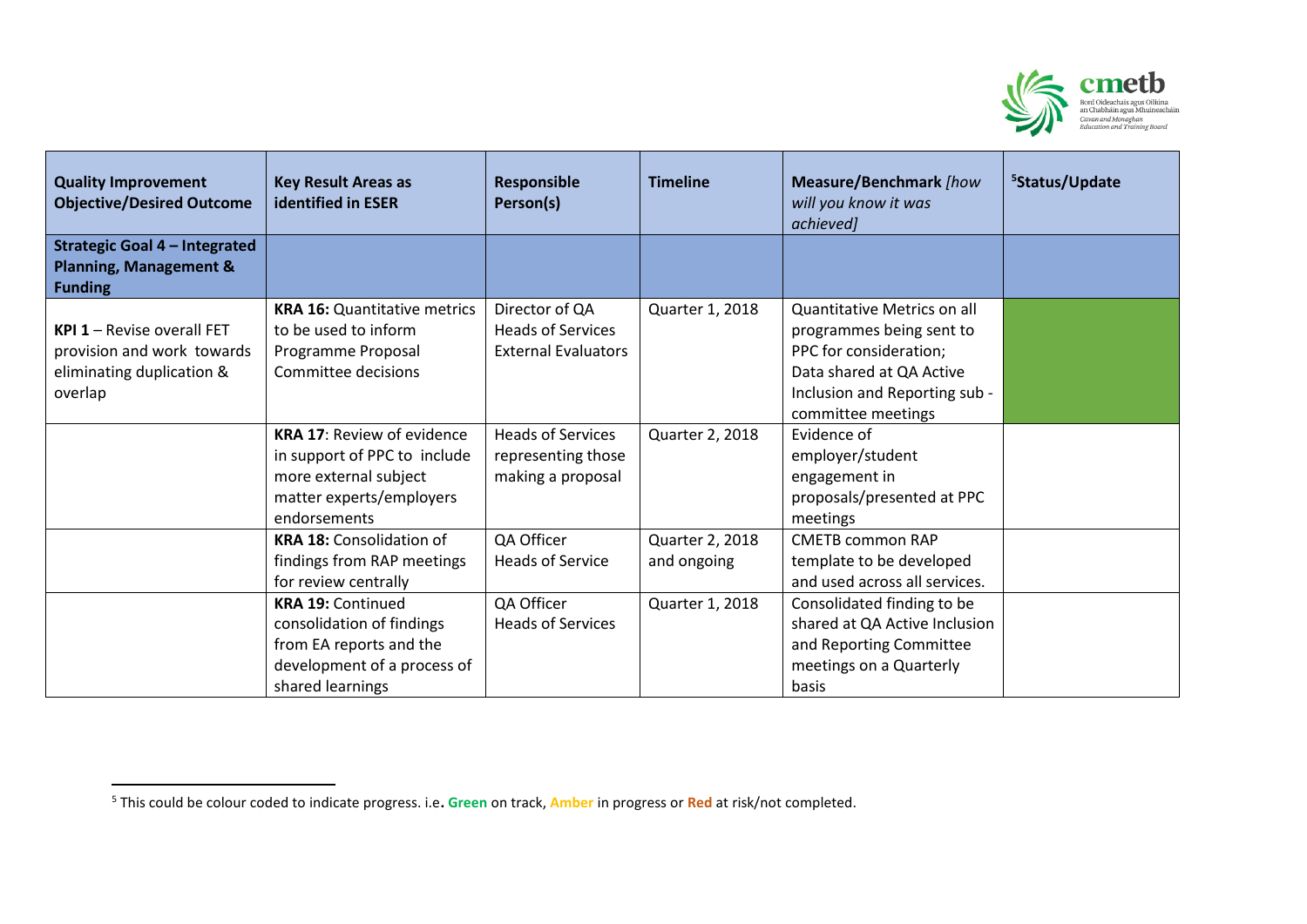

| <b>Quality Improvement</b><br><b>Objective/Desired Outcome</b>                              | <b>Key Result Areas as</b><br><b>identified in ESER</b>                                                                                                           | <b>Responsible</b><br>Person(s)                                                | <b>Timeline</b> | <b>Measure/Benchmark</b> [how<br>will you know it was<br>achieved]                                                                                                                   | <sup>6</sup> Status/Update |
|---------------------------------------------------------------------------------------------|-------------------------------------------------------------------------------------------------------------------------------------------------------------------|--------------------------------------------------------------------------------|-----------------|--------------------------------------------------------------------------------------------------------------------------------------------------------------------------------------|----------------------------|
| <b>Strategic Goal 4 - Integrated</b><br><b>Planning, Management &amp;</b><br><b>Funding</b> |                                                                                                                                                                   |                                                                                |                 |                                                                                                                                                                                      |                            |
|                                                                                             | <b>KRA 20: Conduct a review of</b><br>EA panels in conjunction<br>with integrated ETBI<br>processes                                                               | QA Officer<br><b>Heads of Service</b>                                          | Quarter 3, 2018 | Updated panel by subject<br>Supplemented with<br>additional expertise as<br>appropriate                                                                                              |                            |
|                                                                                             | <b>KRA 21: Continue to develop</b><br>the process and grounds for<br>appeal across CMETB                                                                          | Directors of<br>Services<br>Director of QA<br><b>TSO</b><br>ETBI working group | Quarter 3 2018  | Review Grounds of Appeal in<br>conjunction with ETBI<br>published guideline and<br>work to implement in new<br>academic year.                                                        |                            |
|                                                                                             | <b>KRA 22: Review the key</b><br>elements informing the<br>learner experience. Identify<br>three priorities and devise an<br>integrated CMETB approach<br>to same | <b>FET Director</b><br>Teaching, Leaning<br>and Assessment<br>working group    | Quarter 1, 2019 | Top three priorities to be<br>identified via survey<br>monkey;<br>Integrated approach to<br>responding to top three<br>priorities published and<br>associated action plan<br>agreed. |                            |

<sup>6</sup> This could be colour coded to indicate progress. i.e**. Green** on track, **Amber** in progress or **Red** at risk/not completed.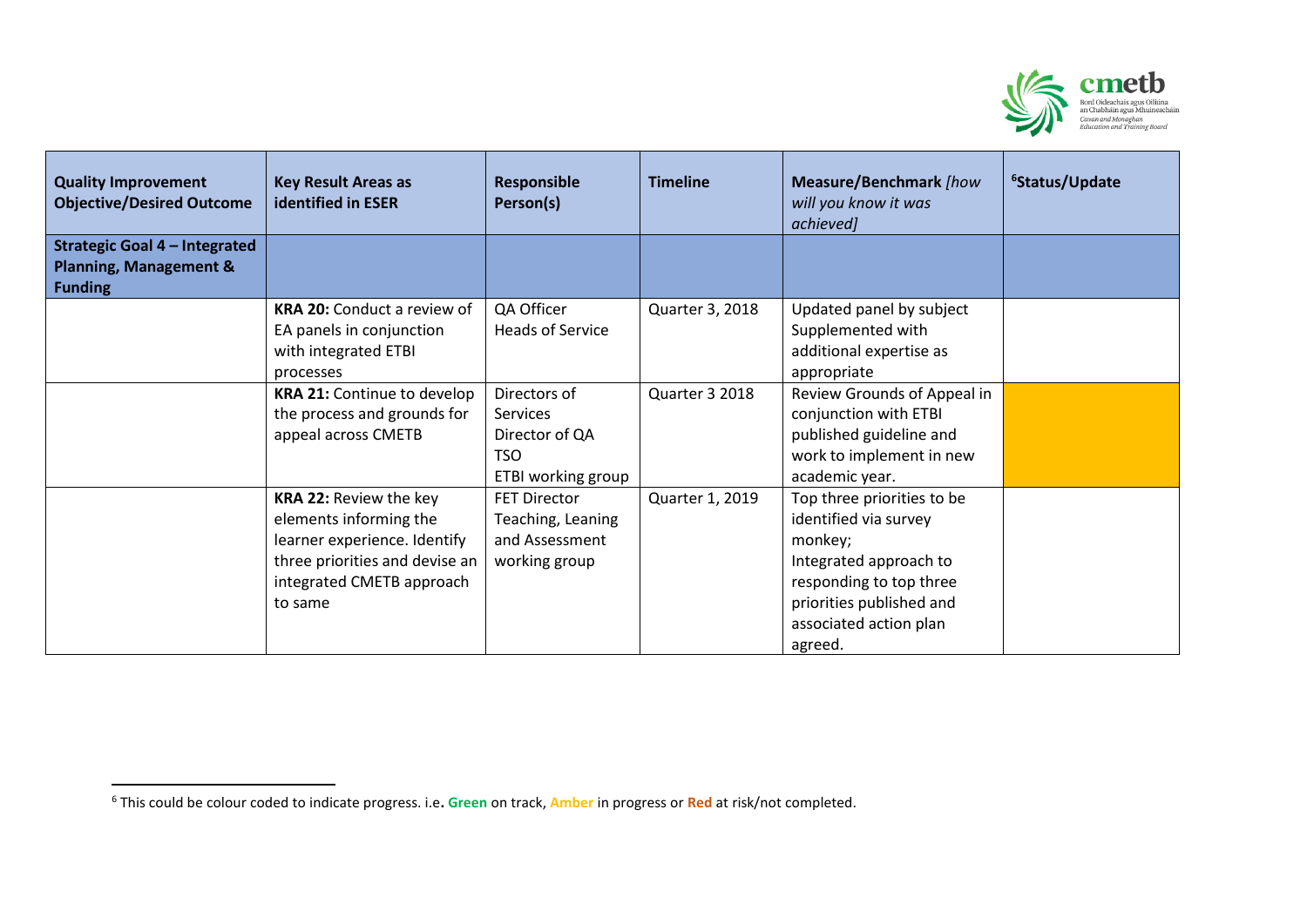

| <b>Quality Improvement</b><br><b>Objective/Desired Outcome</b>                                                          | <b>Key Result Areas as</b><br><b>identified in ESER</b>                                                                                                                                          | <b>Responsible</b><br>Person(s)                                                    | <b>Timeline</b>                                                                  | Measure/Benchmark [how<br>will you know it was<br>achieved]                                                                             | <sup>7</sup> Status/Update |
|-------------------------------------------------------------------------------------------------------------------------|--------------------------------------------------------------------------------------------------------------------------------------------------------------------------------------------------|------------------------------------------------------------------------------------|----------------------------------------------------------------------------------|-----------------------------------------------------------------------------------------------------------------------------------------|----------------------------|
| <b>Strategic Goal 4 - Integrated</b><br><b>Planning, Management &amp;</b>                                               |                                                                                                                                                                                                  |                                                                                    |                                                                                  |                                                                                                                                         |                            |
| <b>Funding</b>                                                                                                          |                                                                                                                                                                                                  |                                                                                    |                                                                                  |                                                                                                                                         |                            |
| KPI 2- Manage data<br>infrastructure to support<br>programme provision,<br>delivery, certification and<br>communication | <b>KRA 23: Conduct a review of</b><br>how existing data sources<br>may be effectively analysed<br>to inform planning,<br>monitoring, policy<br>development etc.                                  | <b>FET Director</b><br>Teaching, Learning<br>& Assessment<br><b>Working Group</b>  | Formation of sub-<br>Group Quarter 2<br>and<br>implementation<br>plan Quarter 4. | Identify key members of<br>staff with systems<br>knowledge;<br>FET planning group to devise<br>terms of reference for this<br>subgroup. |                            |
|                                                                                                                         | KRA 24: Upload common<br>CMETB policies and<br>documentation as they are<br>developed                                                                                                            | <b>CMETB Board</b><br><b>CE</b><br><b>FET Director</b><br><b>Heads of Services</b> | Ongoing from<br>Quarter 2, 2018                                                  | Policies available and<br>published on CMETB website                                                                                    |                            |
|                                                                                                                         | <b>KRA 25: Review and</b><br>establish new procedures<br>and guidelines regarding the<br>retention and storage of<br>learner records in line with<br>national policy and funding<br>requirements | <b>FET Director</b><br><b>Heads of Services</b><br><b>ETBI</b>                     | Ongoing<br>Quarter 3, 2018                                                       | Adoption of procedures<br>devised by ETBI once<br>published and revised<br>annually and version<br>controlled in line with same         |                            |

<sup>7</sup> This could be colour coded to indicate progress. i.e**. Green** on track, **Amber** in progress or **Red** at risk/not completed.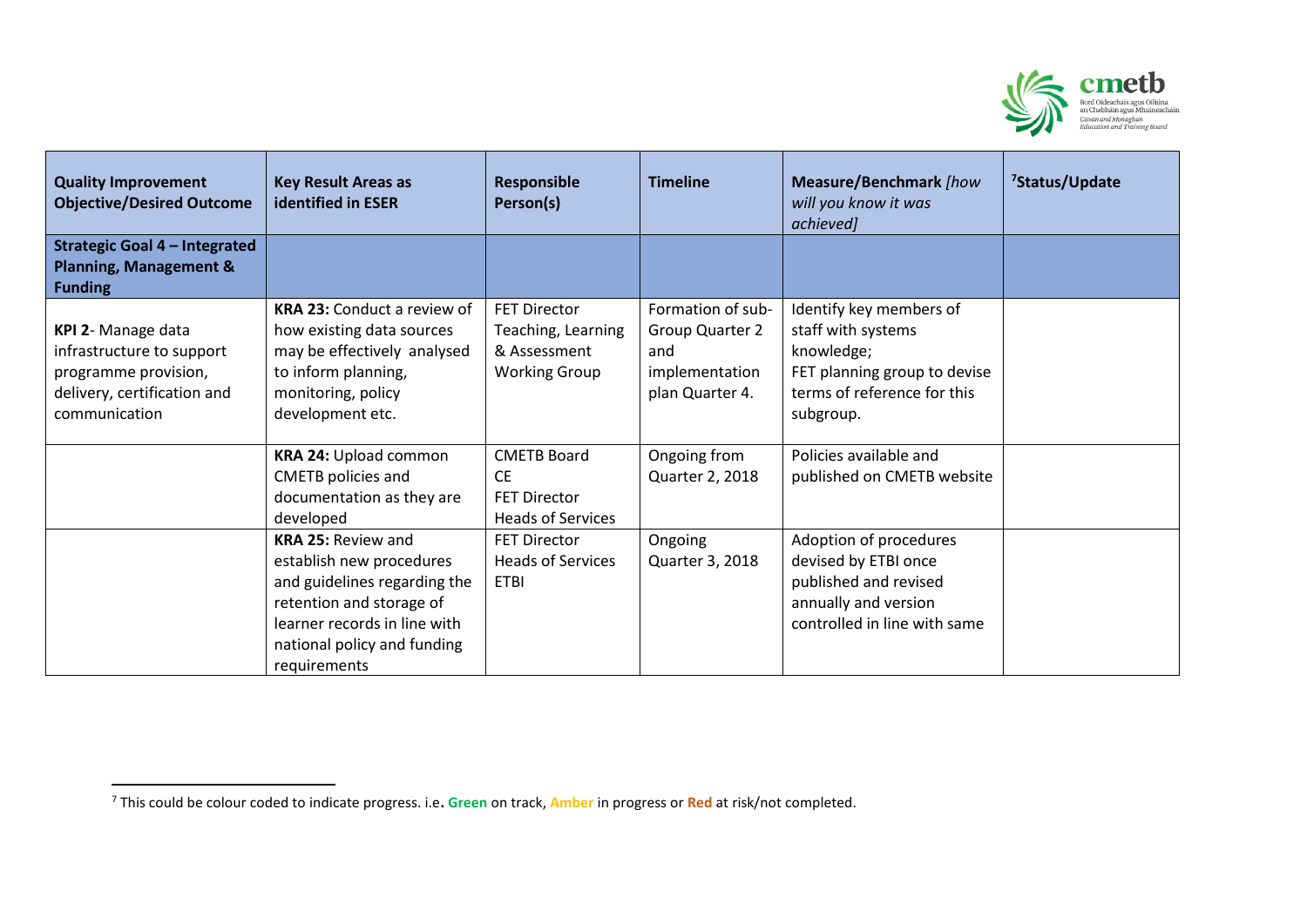

| <b>Quality Improvement</b><br><b>Objective/Desired Outcome</b>                                                       | <b>Key Result Areas as</b><br><b>identified in ESER</b>                                                                                                      | <b>Responsible</b><br>Person(s)                                                   | <b>Timeline</b>                                      | <b>Measure/Benchmark</b> [how<br>will you know it was<br>achieved]                                                           | <sup>8</sup> Status/Update |
|----------------------------------------------------------------------------------------------------------------------|--------------------------------------------------------------------------------------------------------------------------------------------------------------|-----------------------------------------------------------------------------------|------------------------------------------------------|------------------------------------------------------------------------------------------------------------------------------|----------------------------|
| <b>Strategic Goal 5 - Standing</b><br>of FET                                                                         |                                                                                                                                                              |                                                                                   |                                                      |                                                                                                                              |                            |
| <b>KPI 1-Assist with the</b><br>integration of quality and<br>governance processes across<br>all FET service centres | <b>KRA 26: Conduct a robust</b><br>review of existing FET<br>Governance structures and<br>augment as appropriate                                             | <b>CE</b><br><b>FET Director</b><br><b>External Consultant</b>                    | December 2018                                        | Completed report with<br>recommendations adopted<br>as relevant.                                                             |                            |
|                                                                                                                      | KRA 27: Where changes are<br>made - update Terms of<br>Reference accordingly                                                                                 | Director of FET<br><b>External Consultant</b>                                     | Plus one month<br>from adoption of<br>new structures | Terms of Reference in line<br>with Best practice published<br>for each committee.<br>Working group or entity<br>within CMETB |                            |
|                                                                                                                      | KRA 28: Identify clear lines<br>of governance responsibility<br>across all FET services                                                                      | <b>CE</b><br><b>FET Director</b><br><b>External Consultant</b>                    | Quarter 1, 2019                                      | Briefing delivered to all<br>relevant staff on Governance<br>and associated responsibility                                   |                            |
|                                                                                                                      | <b>KRA 29: Conduct a review of</b><br>membership of working<br>groups and committees to<br>ensure appropriate<br>separation of roles and<br>responsibilities | <b>CE</b><br>FET Director in<br>consultation with<br>Centre<br>Managers/Directors | Quarter 1, 2019                                      | Membership reviewed and<br>amended as required in line<br>with recommended best<br>practice.                                 |                            |

<sup>8</sup> This could be colour coded to indicate progress. i.e**. Green** on track, **Amber** in progress or **Red** at risk/not completed.